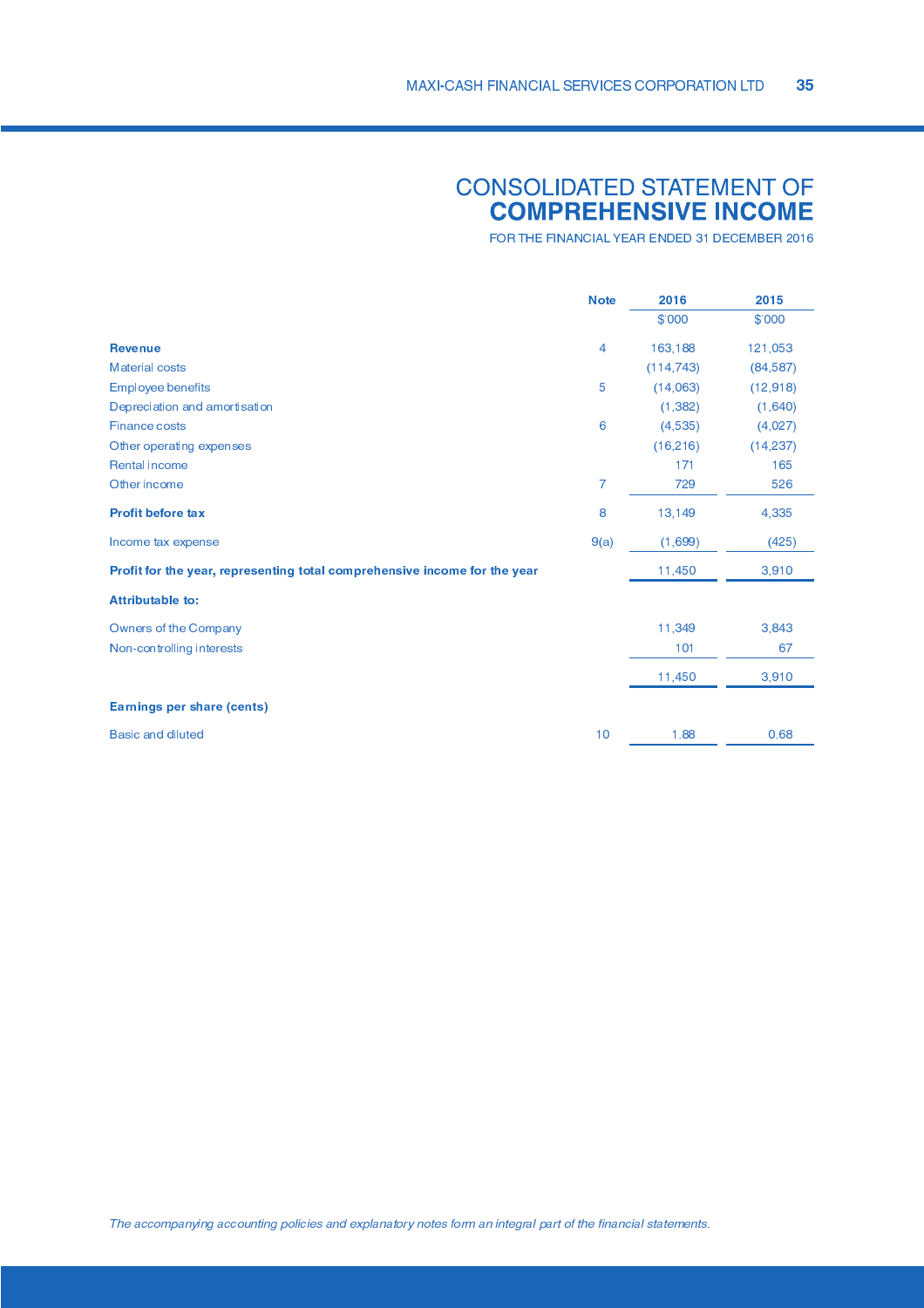# STATEMENTS OF<br>FINANCIAL POSITION

 -

|                                                     |             | <b>Group</b> |         | <b>Company</b> |        |
|-----------------------------------------------------|-------------|--------------|---------|----------------|--------|
|                                                     | <b>Note</b> | 2016         | 2015    | 2016           | 2015   |
|                                                     |             | \$'000       | \$'000  | \$'000         | \$'000 |
| <b>Non-current assets</b>                           |             |              |         |                |        |
| Plant and equipment                                 | 11          | 4,162        | 3,299   | 69             | 63     |
| Other receivables                                   | 15          | 1,714        | 2,046   |                | 554    |
| Investment in subsidiaries                          | 12          |              |         | 45,000         | 45,000 |
| Investment in joint arrangements                    | 13          |              |         |                |        |
| Prepaid rent                                        | 16          |              | 42      |                |        |
| Deferred tax assets                                 | 9(c)        | 363          | 948     | 67             | 28     |
|                                                     |             | 6,239        | 6,335   | 45,136         | 45,645 |
| <b>Current assets</b>                               |             |              |         |                |        |
| Inventories                                         | 14          | 43,211       | 29,027  |                |        |
| Trade and other receivables                         | 15          | 246,278      | 215,520 | 538            | 401    |
| Prepaid rent                                        | 16          | 42           | 53      |                |        |
| Prepayments                                         |             | 852          | 627     | 20             | 27     |
| Due from subsidiaries (non-trade)                   | 17          |              |         | 43,165         | 26,195 |
| Due from a related company (trade)                  | 17          | 97           |         | 7              |        |
| Cash and bank balances                              | 18          | 10,542       | 9,472   | 1,502          | 903    |
|                                                     |             | 301,022      | 254,699 | 45,232         | 27,526 |
| <b>Total assets</b>                                 |             | 307,261      | 261,034 | 90,368         | 73,171 |
| <b>Current liabilities</b>                          |             |              |         |                |        |
| Trade and other payables                            | 19          | 5,576        | 3,217   | 1,999          | 914    |
| Due to immediate holding company (non-trade)        | 17          | 11           | 8,178   | 7              | 8,178  |
| Due to related companies (non-trade)                | 17          | 29,570       | 51,660  |                |        |
| Provision for taxation                              |             | 1,782        | 790     |                | 29     |
| Interest-bearing loans                              | 20          | 173,550      | 129,610 |                |        |
|                                                     |             | 210,489      | 193,455 | 2,006          | 9,121  |
| <b>Net current assets</b>                           |             | 90,533       | 61,244  | 43,226         | 18,405 |
| <b>Non-current liabilities</b>                      |             |              |         |                |        |
| Other payables                                      | 19          | 56           | 23      |                | 23     |
| Deferred tax liabilities                            | 9(c)        | 94           | 65      |                |        |
|                                                     |             | 150          | 88      |                | 23     |
| <b>Total liabilities</b>                            |             | 210,639      | 193,543 | 2,006          | 9,144  |
| <b>Net assets</b>                                   |             | 96,622       | 67,491  | 88,362         | 64,027 |
| <b>Equity attributable to owners of the Company</b> |             |              |         |                |        |
| Share capital                                       | 21          | 87,439       | 64,035  | 87,439         | 64,035 |
| Revenue reserves                                    |             | 8,373        | 2,747   | 923            | (8)    |
|                                                     |             | 95,812       | 66,782  | 88,362         | 64,027 |
| Non-controlling interests                           |             | 810          | 709     |                |        |
| <b>Total equity</b>                                 |             | 96,622       | 67,491  | 88,362         | 64,027 |
| <b>Total equity and liabilities</b>                 |             | 307,261      | 261,034 | 90,368         | 73,171 |
|                                                     |             |              |         |                |        |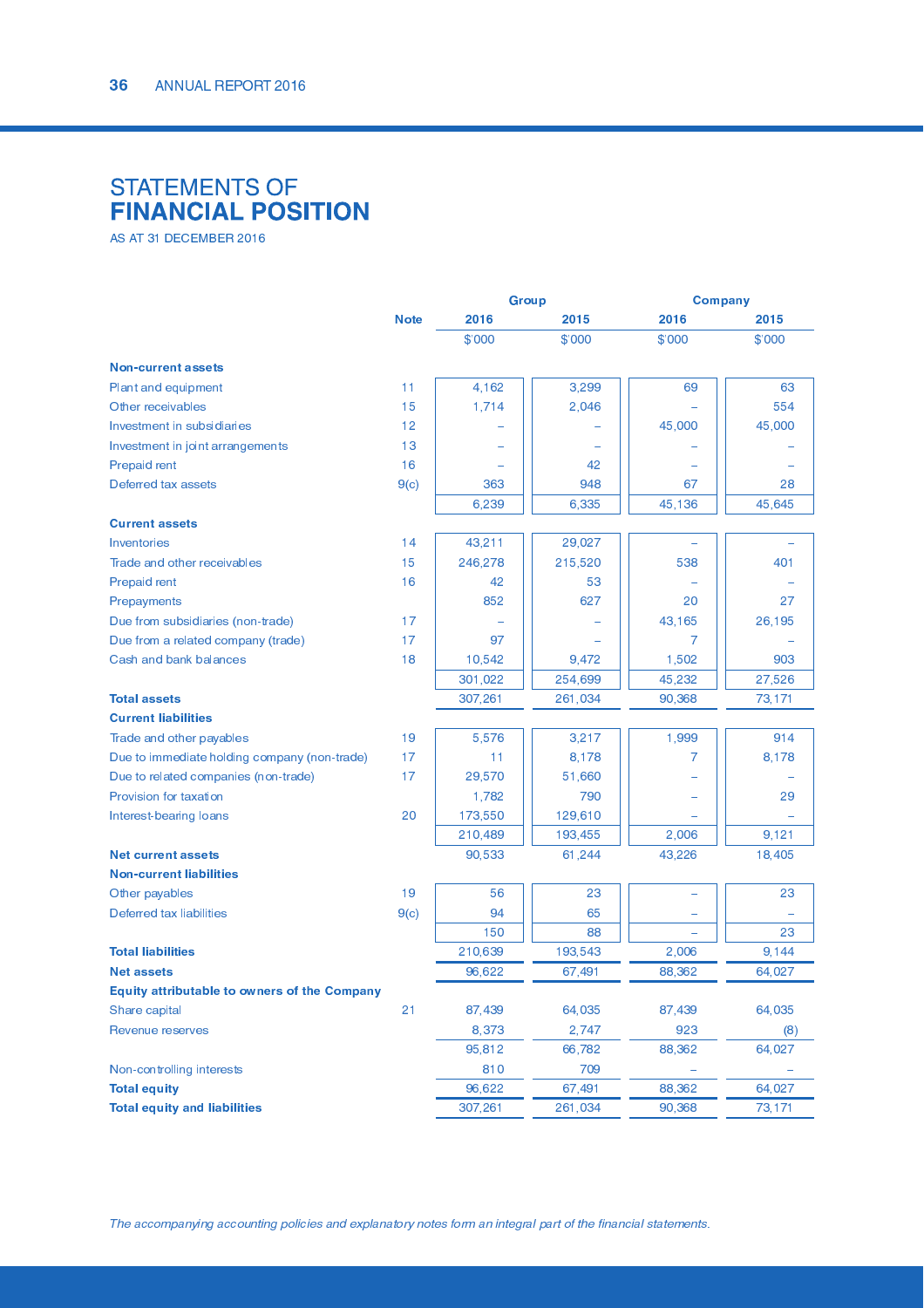## STATEMENTS OF<br>CHANGES IN EQUITY

FOR THE FINANCIAL YEAR ENDED 31 DECEMBER 2016

|             | Attributable to owners of the Company |                                   |              |                                  |                        |
|-------------|---------------------------------------|-----------------------------------|--------------|----------------------------------|------------------------|
| <b>Note</b> | <b>Share</b><br>capital               | <b>Revenue</b><br><b>reserves</b> | <b>Total</b> | Non-<br>controlling<br>interests | <b>Total</b><br>equity |
|             | \$'000                                | \$'000                            | \$'000       | \$'000                           | \$'000                 |
|             |                                       |                                   |              |                                  |                        |
|             | 64,035                                | 29                                | 64,064       | 642                              | 64,706                 |
|             |                                       | 3,843                             | 3,843        | 67                               | 3,910                  |
|             |                                       |                                   |              |                                  |                        |
| 25          |                                       | (1, 125)                          | (1, 125)     |                                  | (1, 125)               |
|             |                                       | (1, 125)                          | (1, 125)     |                                  | (1, 125)               |
|             | 64,035                                | 2,747                             | 66,782       | 709                              | 67,491                 |
|             |                                       | 11,349                            | 11,349       | 101                              | 11,450                 |
|             |                                       |                                   |              |                                  |                        |
| 25          |                                       | (3,241)                           | (3, 241)     |                                  | (3, 241)               |
| 25          |                                       | (2,482)                           | (2, 482)     |                                  | (2, 482)               |
|             | 2,482                                 |                                   | 2,482        | -                                | 2,482                  |
|             | 21,098                                |                                   | 21,098       |                                  | 21,098                 |
|             | (176)                                 |                                   | (176)        | ÷                                | (176)                  |
|             | 23,404                                | (5, 723)                          | 17,681       |                                  | 17,681                 |
|             | 87,439                                | 8,373                             | 95,812       | 810                              | 96,622                 |
|             |                                       |                                   |              |                                  |                        |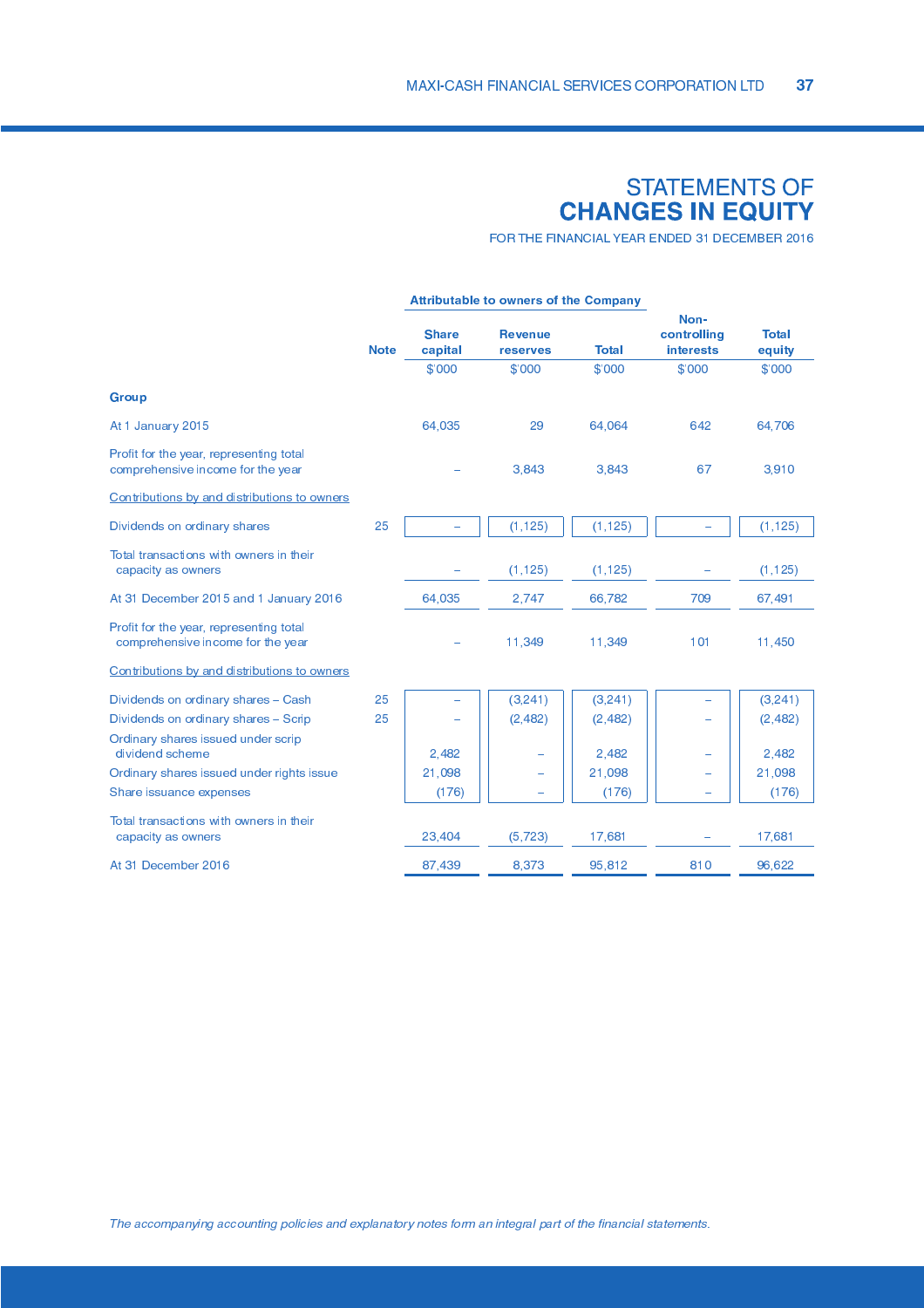### STATEMENTS OF<br>CHANGES IN EQUITY

 $\pm$  , and the set of the state of the set of the set of the set of the set of the set of the set of the set of the set of the set of the set of the set of the set of the set of the set of the set of the set of the set of

|                                                            | <b>Note</b> | <b>Share</b><br>capital | <b>Revenue</b><br>reserves | <b>Total</b> |
|------------------------------------------------------------|-------------|-------------------------|----------------------------|--------------|
|                                                            |             | \$'000                  | \$'000                     | \$'000       |
| <b>Company</b>                                             |             |                         |                            |              |
| At 1 January 2015                                          |             | 64,035                  | (20)                       | 64,015       |
| Profit for the year                                        |             |                         | 1,137                      | 1,137        |
| Total comprehensive income for the year                    |             |                         | 1,137                      | 1,137        |
| Contributions by and distributions to owners               |             |                         |                            |              |
| Dividends on ordinary shares                               | 25          |                         | (1, 125)                   | (1, 125)     |
| Total transactions with owners in their capacity as owners |             |                         | (1, 125)                   | (1, 125)     |
| At 31 December 2015 and 1 January 2016                     |             | 64,035                  | (8)                        | 64,027       |
| Profit for the year                                        |             |                         | 6,654                      | 6,654        |
| Total comprehensive income for the year                    |             |                         | 6,654                      | 6,654        |
| Contributions by and distributions to owners               |             |                         |                            |              |
| Dividends on ordinary shares - Cash                        | 25          |                         | (3,241)                    | (3, 241)     |
| Dividends on ordinary shares - Scrip                       | 25          |                         | (2, 482)                   | (2, 482)     |
| Ordinary shares issued under scrip dividend scheme         |             | 2,482                   |                            | 2,482        |
| Ordinary shares issued under rights issue                  |             | 21,098                  |                            | 21,098       |
| Share issuance expenses                                    |             | (176)                   |                            | (176)        |
| Total transactions with owners in their capacity as owners |             | 23,404                  | (5, 723)                   | 17,681       |
| At 31 December 2016                                        |             | 87,439                  | 923                        | 88,362       |